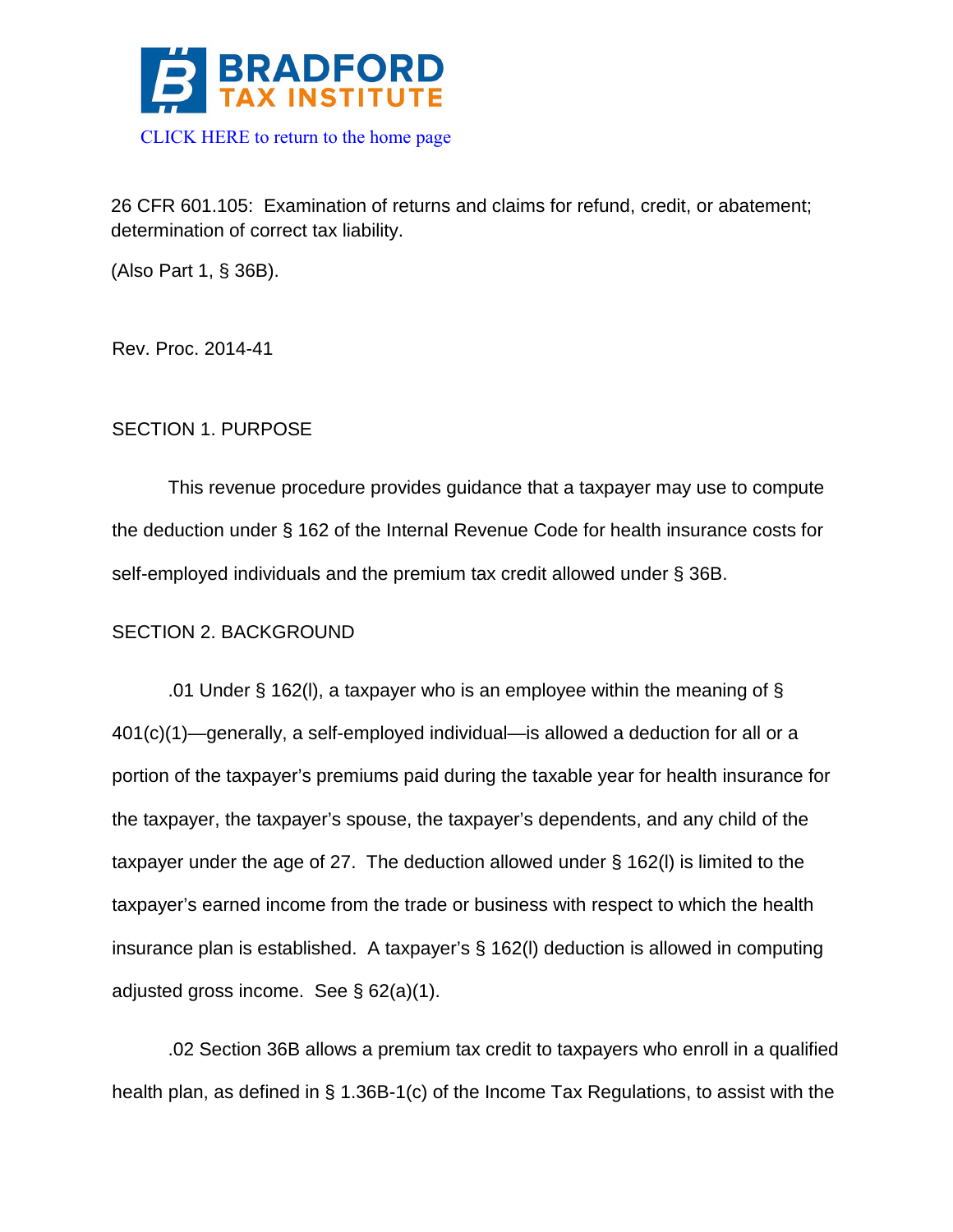cost of health care coverage. The amount of a taxpayer's premium tax credit is based on the taxpayer's household income as defined in § 36B(d)(2)(A). A taxpayer's household income is calculated using modified adjusted gross income. Modified adjusted gross income is adjusted gross income plus certain items enumerated in § 36B(b)(2)(B). Consequently, the amount of a taxpayer's premium tax credit is based in part on the amount of the taxpayer's adjusted gross income.

.03 Some taxpayers enrolled in a qualified health plan and eligible for the premium tax credit may also be allowed a deduction under § 162(l). Section 1.162(l)-1T of the Temporary Income Tax Regulations provides rules for taxpayers who claim a § 162(l) deduction and also may be eligible for a § 36B credit for the same qualified health plan or plans. Under  $\S 1.162(1)-1T(a)(1)$ , a taxpayer is allowed a  $\S 162(1)$  deduction for specified premiums not to exceed an amount equal to the lesser of (1) the specified premiums less the premium tax credit attributable to the specified premiums, and (2) the sum of the specified premiums not paid through advance credit payments and the additional tax imposed under  $\S$  36B(f)(2)(A) and  $\S$  1.36B-4(a)(1) with respect to the specified premiums after the application of the limitation on additional tax in § 36B(f)(2)(B) and § 1.36B-4(a)(3). Specified premiums are premiums for a specified qualified health plan or plans for which the taxpayer may otherwise claim a deduction under § 162(l). A specified qualified health plan is a qualified health plan, as defined in §1.36B-1(c), covering the taxpayer, the taxpayer's spouse, or a dependent of the taxpayer (enrolled family member) for a month that is a coverage month within the meaning of § 1.36B-3(c) for the enrolled family member. *See* § 1.162(l)-1T(a)(2). If a specified qualified health plan covers individuals other than enrolled family members,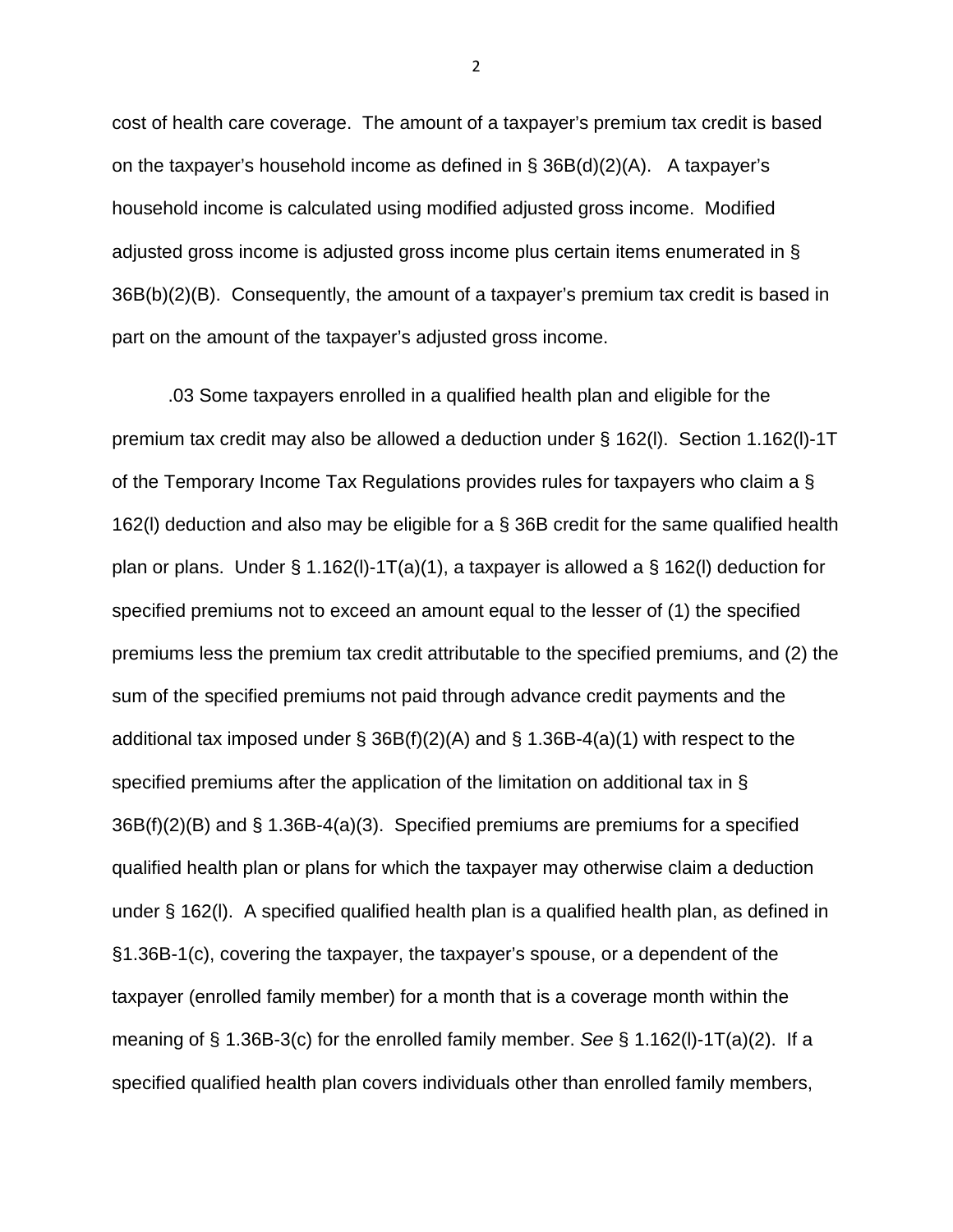the specified premiums include only the portion of the premiums for the specified qualified health plan that is allocable to the enrolled family members under rules similar to § 1.36B-3(h), which provides rules for determining the amount under § 1.36B-3(d)(1) when two families are enrolled in the same qualified health plan. *See* § 1.162(l)- 1T(a)(2). Specified premiums not paid through advance credit payments equal the amount of the specified premiums minus the advance credit payments attributable to the specified premiums. *See* § 1.162(l)-1T(a)(3).

.04 Taxpayers who receive advance credit payments for a plan for which they claim a § 162(I) deduction determine the limit on additional tax under § 36B(f)(2)(B) using the rules in  $\S$  1.36B-4T(a)(3)(iii). These rules require the taxpayer to determine whether the taxpayer can meet the requirements to use a limitation on additional tax by testing the lowest limitation amount and sequentially moving up to the highest limitation amount. To meet the requirements for a limitation amount, the taxpayer's household income as a percentage of the Federal poverty line must be less than or equal to the maximum household income as a percentage of the Federal poverty line for which that limitation is available. For these purposes, household income is determined by using a § 162(l) deduction equal to the sum of specified premiums for the plan not paid through advance credit payments and the limitation amount in addition to any deduction allowable under § 162(l) for premiums other than specified premiums. If the taxpayer cannot meet the requirements for any limitation amount, the limitation on additional tax in  $\S$  36B(f)(2)(B) does not apply to the taxpayer.

.05 Because the § 162(l) deduction is allowed in computing adjusted gross income and because adjusted gross income is necessary for computing the premium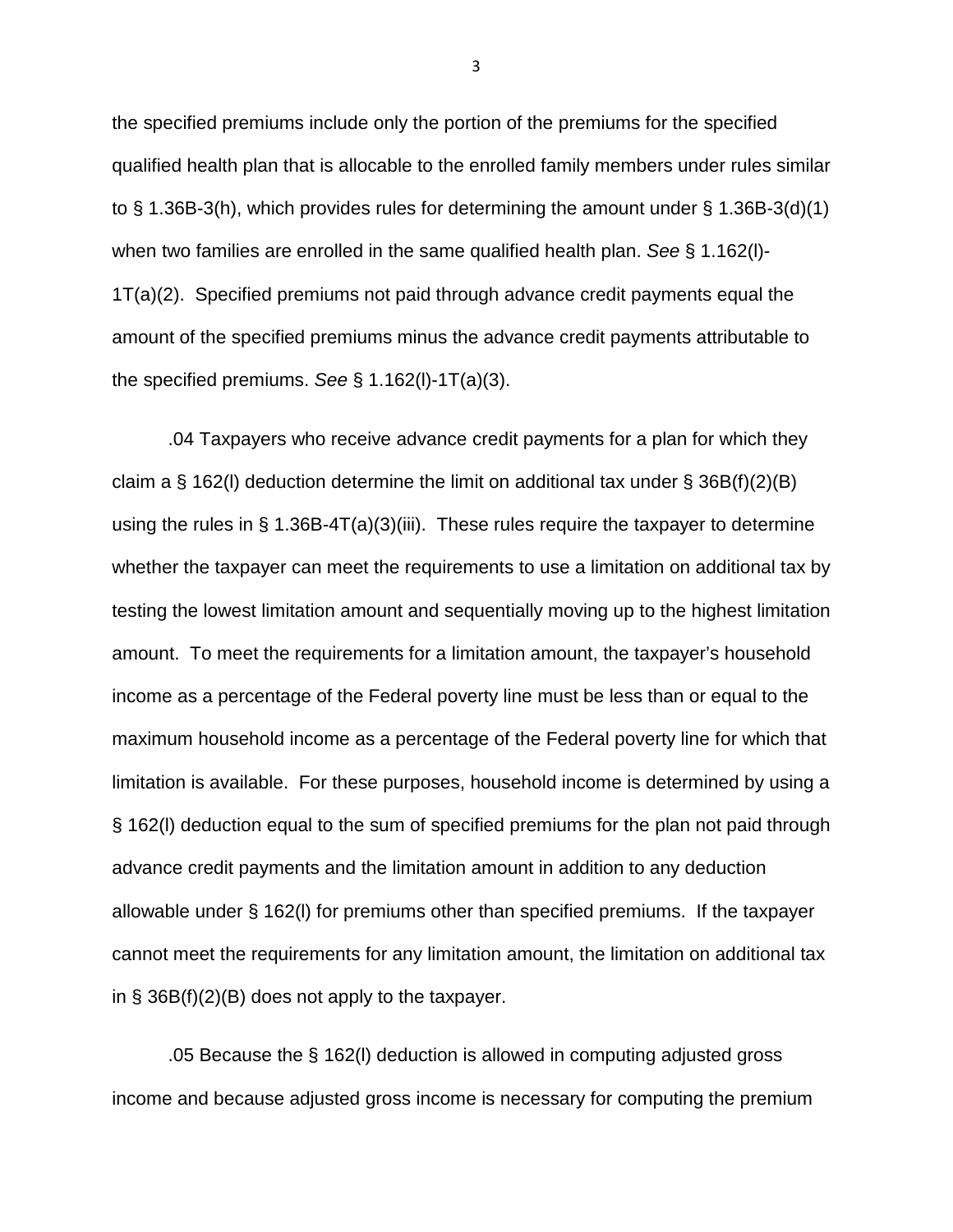tax credit, the taxpayer must know the allowable § 162(l) deduction to compute the premium tax credit. Thus, the amount of the § 162(l) deduction is based on the amount of the § 36B premium tax credit, and the amount of the credit is based on the amount of the deduction – a circular relationship. Consequently, a taxpayer eligible for both a  $\S$ 162(l) deduction for premiums paid for qualified health plans and a § 36B premium tax credit may have difficulty determining the amounts of those items.

#### SECTION 3. SCOPE

This revenue procedure applies to a taxpayer who is allowed a deduction under § 162(l) for the taxable year for specified premiums, as defined in § 1.162(l)-1T(a)(2). This revenue procedure is intended to provide taxpayers with calculation methods that resolve the circular relationship between the § 162(l) deduction and the § 36B tax credit and that satisfy the requirements of applicable tax law. Using the calculations in this revenue procedure is optional. A taxpayer may determine amounts of the § 162(l) deduction and the § 36B tax credit using any method, provided that the amounts claimed satisfy the requirements of applicable tax law, including § 36B, § 162(l), and the regulations issued under those sections.

### SECTION 4. DEDUCTION FOR PREMIUMS OTHER THAN SPECIFIED PREMIUMS

The calculations in section 5 of this revenue procedure apply only to specified premiums, as defined in  $\S$  1.162(I)-1T(a)(2). A taxpayer should not apply the calculations or the rules in this revenue procedure to premiums that are not specified premiums. Examples of premiums that are not specified premiums are: premiums paid for coverage other than a qualified health plan; premiums paid for a qualified health plan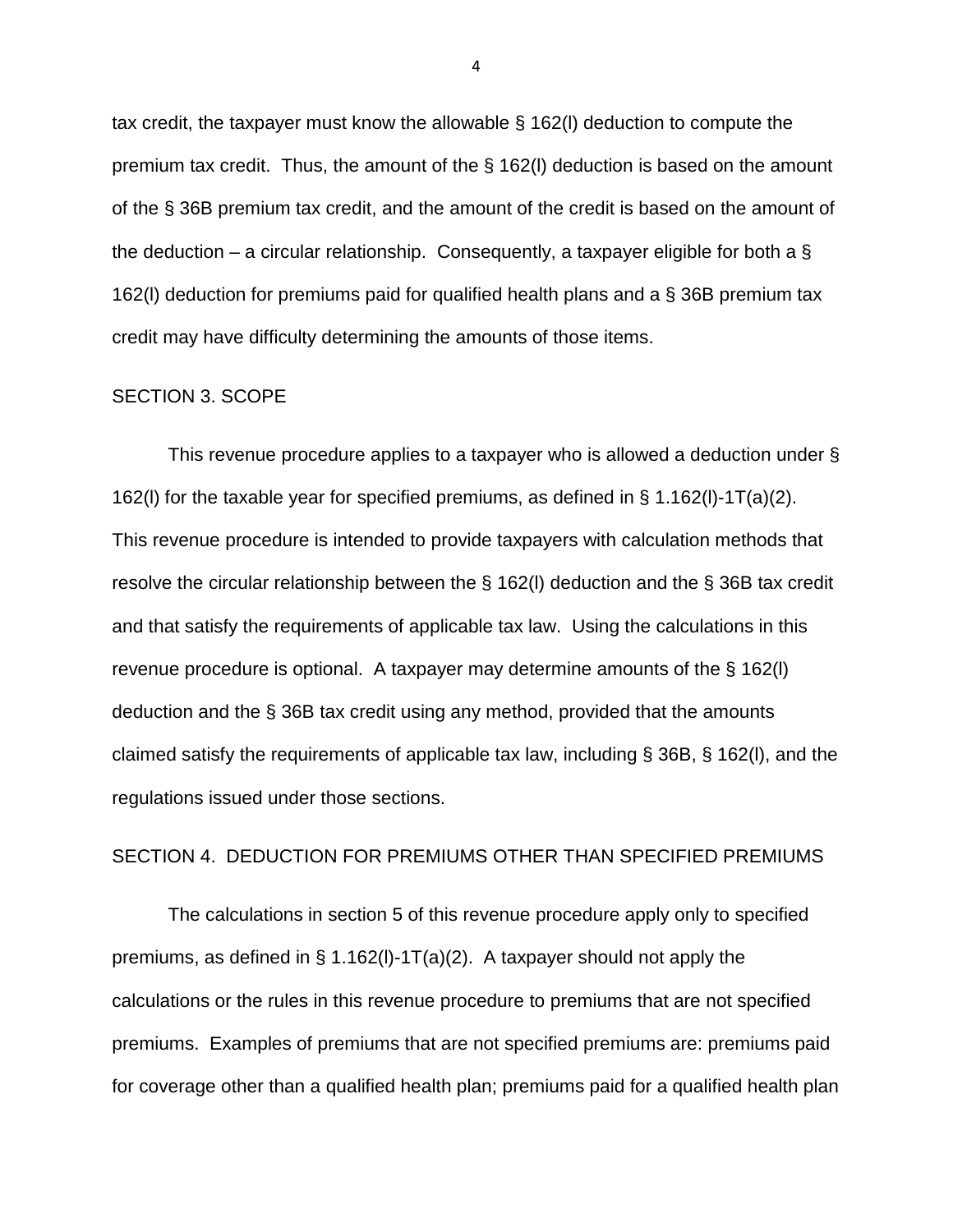other than during a coverage month; and premiums paid to cover an individual other than the taxpayer, the taxpayer's spouse, or a dependent of the taxpayer. To the extent a taxpayer may claim a § 162(l) deduction for premiums that are not specified premiums, the taxpayer should treat the deductions as the taxpayer treats all other deductions in determining adjusted gross income, modified adjusted gross income, and household income. *See* Example 3 of section 7 for an example illustrating the application of this section 4.

### SECTION 5. COMPUTATIONS

A taxpayer described in section 3 of this revenue procedure may use the calculations described in this section 5 to determine the amounts of the § 162(l) deduction for specified premiums and the premium tax credit. Taxpayers who received advance credit payments should determine which limit on additional tax applies by following the rules in  $\S$  1.36B-4T(a)(3)(iii) before performing the computations in this section. Taxpayers may use either the iterative calculation in section 5.01 or the alternative calculation described in section 5.02 to compute the § 162(l) deduction for specified premiums and the premium tax credit. Section 5.03 provides additional detail on applying the limitations in § 162(l) when performing the calculations in sections 5.01 and 5.02.

#### .01 Iterative calculation

 (1) Step 1: Determine adjusted gross income, modified adjusted gross income, and household income by taking a § 162(l) deduction for the amount of specified premiums after applying the limit in section 5.03;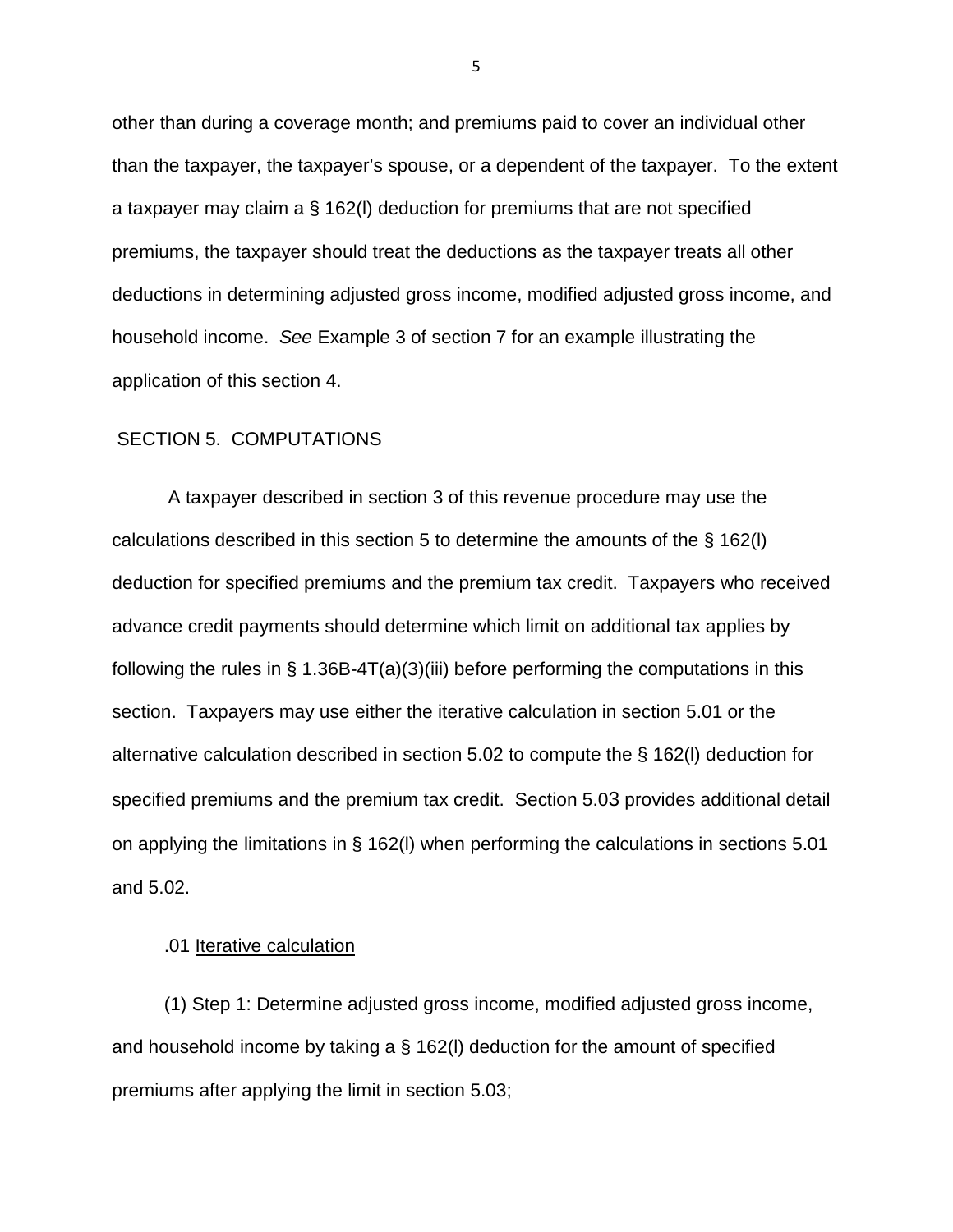(2) Step 2: Compute the premium tax credit using the adjusted gross income, modified adjusted gross income, and household income determined in Step 1;

 (3) Step 3: Determine the § 162(l) deduction by subtracting the Step 2 premium tax credit amount from the specified premiums and then applying the limit in section 5.03;

 (4) Step 4: Compute the premium tax credit using the adjusted gross income, modified adjusted gross income and household income determined by taking into account the § 162(l) deduction in Step 3;

 (5) Step 5: Repeat Step 3 by substituting the Step 4 premium tax credit for the Step 2 premium tax credit.

 (6) Step 6: If changes in both the § 162(l) deduction and the premium tax credit from Steps 2 and 3 to Steps 4 and 5 are less than \$1, use the section 162(l) deduction and premium tax credit amounts for the specified premiums determined in Steps 4 and 5. If the change in either the § 162(l) deduction or the premium tax credit from Steps 2 and 3 to Steps 4 and 5 is not less than \$1, repeat Steps 4 and 5 (using amounts determined in the immediately preceding iteration) until changes in both the § 162(l) deduction and the premium tax credit between iterations are less than \$1.

The taxpayer may claim a premium tax credit and § 162(l) deduction for the specified premiums equal to the amounts determined under Step 6. If a taxpayer is unable to complete Step 6 because changes between iterations always exceed \$1, the taxpayer should not use the iterative calculation method, but may use the alternative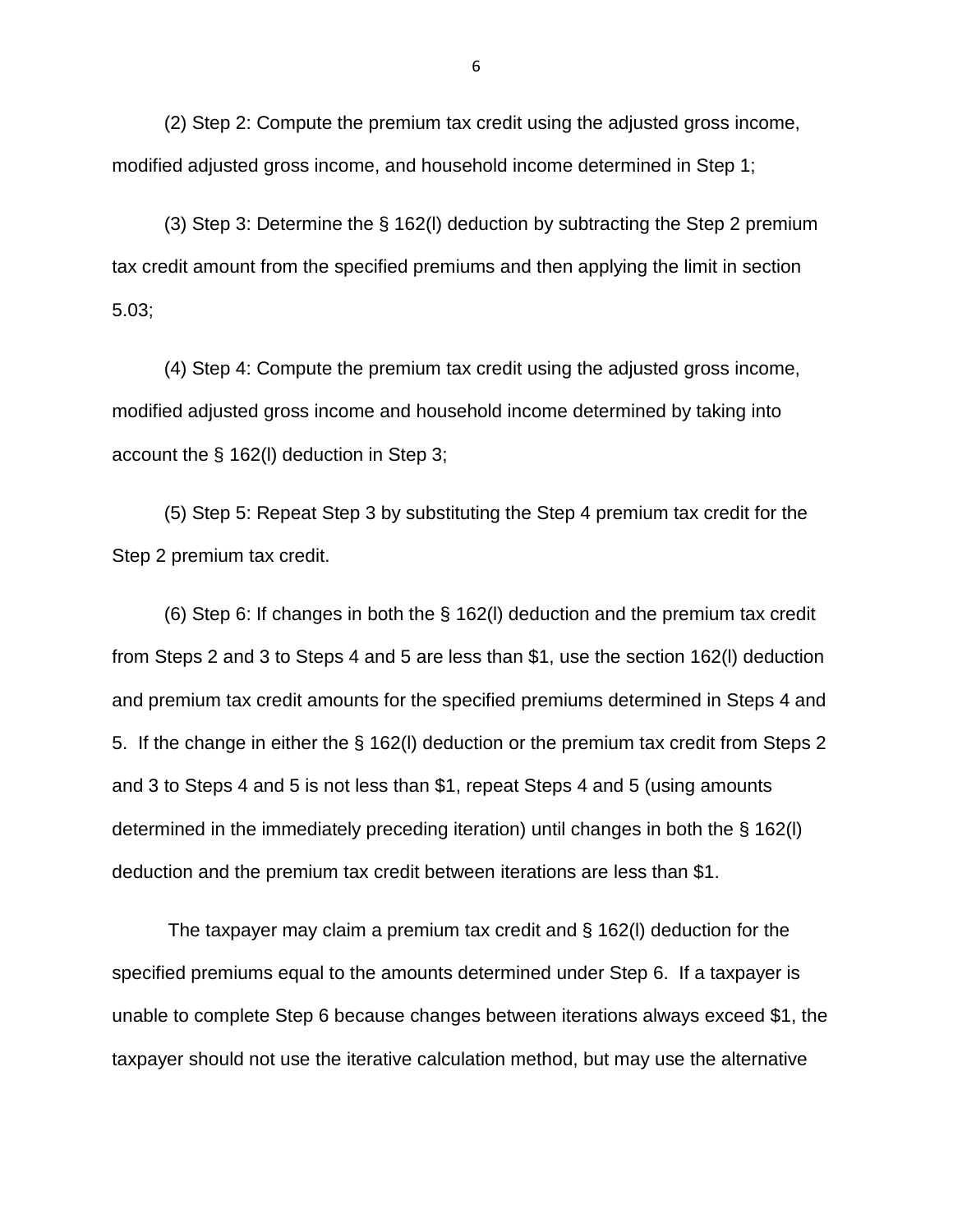calculation method in section 5.03 or another method that produces amounts that satisfy applicable tax law.

.02 Alternative calculation

 (1) Step 1: Determine adjusted gross income, modified adjusted gross income, and household income by taking a § 162(l) deduction for the amount of specified premiums after applying the limit in section 5.03;

 (2) Step 2: Compute the initial premium tax credit using the adjusted gross income, modified adjusted gross income, and household income determined in Step 1;

 (3) Step 3: Determine the § 162(l) deduction by subtracting the Step 2 premium tax credit amount from the specified premiums and then applying the limit in section 5.03;

 (4) Step 4: Compute the final premium tax credit using the adjusted gross income, modified adjusted gross income and household income determined by taking into account the § 162(l) deduction in Step 3.

The taxpayer may claim the amount of the premium tax credit determined under Step 4 and the amount of § 162(l) deduction for the specified premiums determined under Step 3.

### .03 Limits on § 162(l) deduction

(1) This section 5.03 applies to the iterative calculation in section 5.01 and the alternative calculation in section 5.02. *See* Example 1 of section 7 for an example illustrating this section 5.03.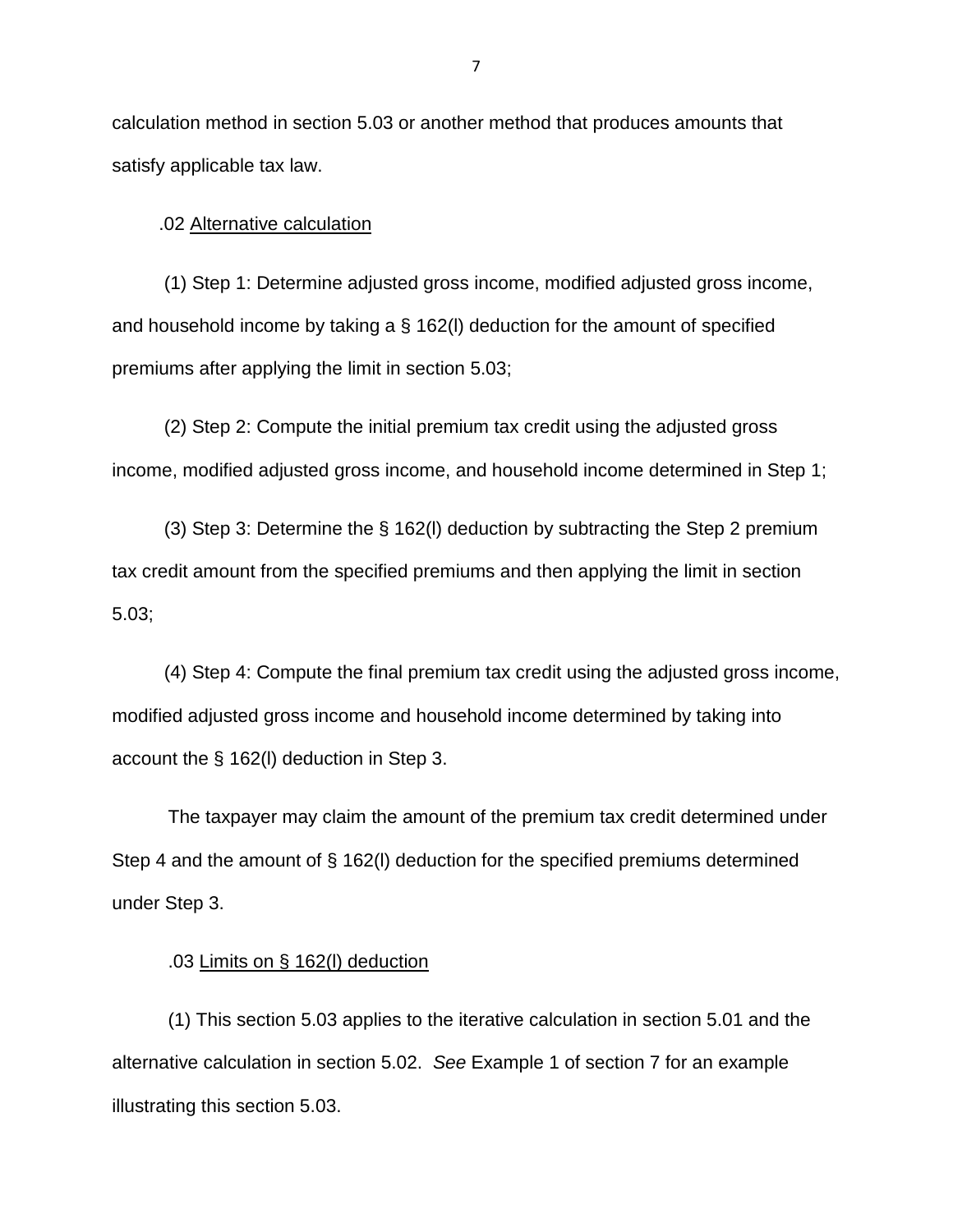(2) A taxpayer's § 162(l) deduction may not exceed the lesser of:

(A) The taxpayer's earned income (within the meaning of § 401(c)) derived by the taxpayer from the trade or business with respect to which the health insurance is established; and

(B) The sum of (1) the specified premiums not paid through advance credit payments, and (2) the limitation on additional tax determined under § 1.36B-4T(a)(3)(iii). SECTION 6. TAXPAYERS WITH COVERAGE MONTHS FOR WHICH NO SECTION 162(l) DEDUCTION IS ALLOWED

This section 6 applies to taxpayers described in section 3 of this revenue procedure who have a premium assistance amount, as described in § 36B(b)(2) and § 1.36B-3(d), for one or more coverage months for premiums that are not specified premiums. For example, if a taxpayer has a premium assistance amount for all months of a taxable year but, because the taxpayer began operating a trade or business in September of the year, has specified premiums for just the last four months of the taxable year, this section 6 applies. Taxpayers to whom this section 6 applies should complete Step 3 of the alternative calculation, and Step 3 and the corresponding succeeding Steps in the iterative calculation, except substituting "premium tax credit determined in Step 2 but only with respect to months in which specified premiums were paid" for "premium tax credit determined in Step 2."

*See* Example 4 of section 7 for an example illustrating the application of this section 6.

SECTION 7. EXAMPLES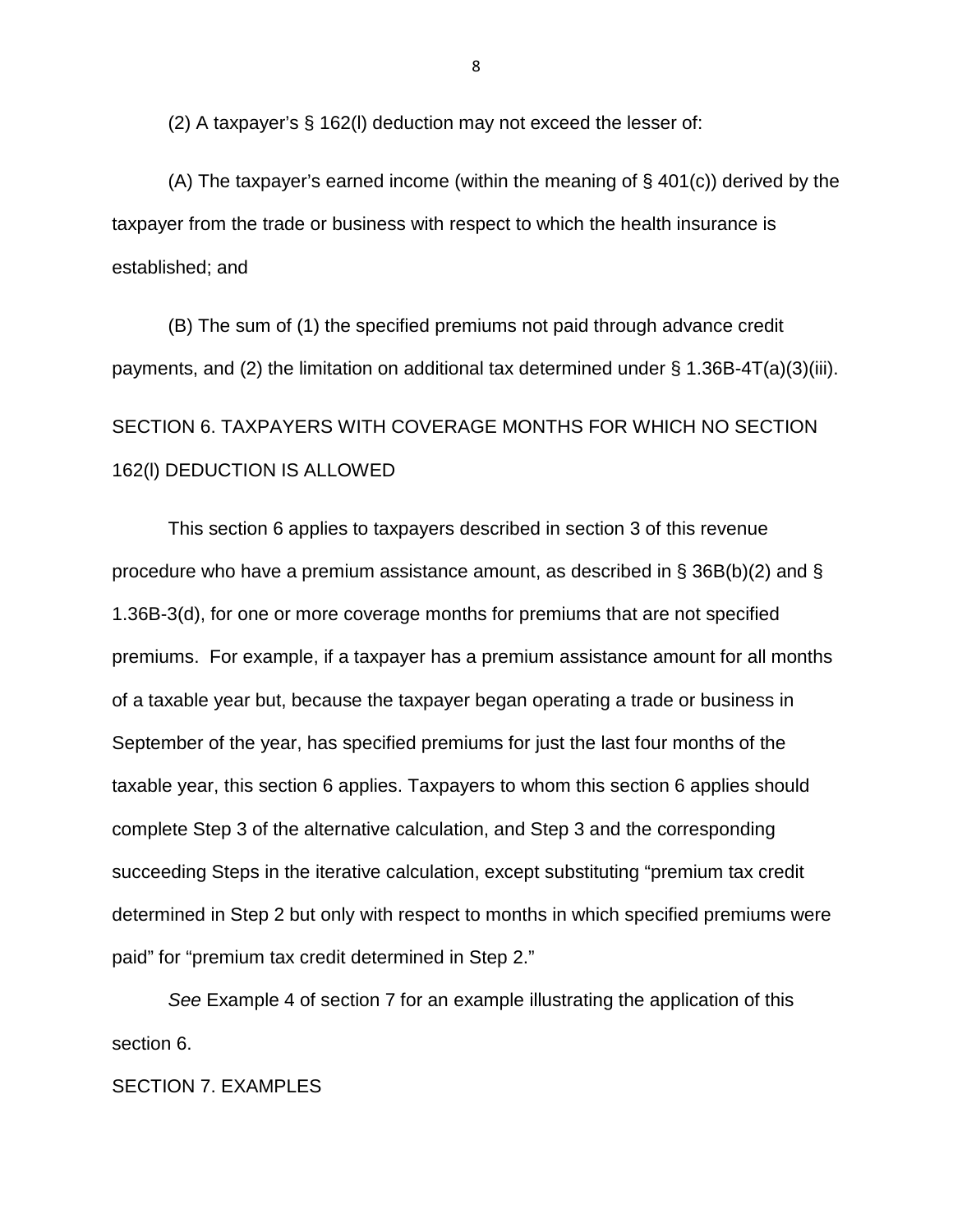Example 1: In 2014, A, A's spouse, and their two dependent children enroll in the second-lowest-cost silver plan, with an annual premium of \$14,000. A is engaged in a trade or business as a sole proprietor and has household income (before taking into account the § 162(l) deduction) of \$82,425, which includes \$75,000 of earned income (within the meaning of § 401(c)) derived by the taxpayer from the trade or business with respect to which the health insurance is established. A received \$10,500 in advance credit payments for the year. Because A received advance credit payments, A determines which limitation on additional tax applies under § 1.36B-4T(a)(3)(iii) and determines that A's limitation on additional tax is \$2,500. A performs the alternative calculation as follows:

(1) Step 1. A determines the § 162(l) deduction after application of the limit in section 5.03. Under section 5.03, A's § 162(l) deduction is \$6,000, the sum of (1) the specified premiums not paid through advance credit payments, \$3,500 (\$14,000 premiums - \$10,500 of advance credit payments); and (2) the limitation on additional tax determined under § 1.36B-4T(a)(3)(iii), \$2,500. A's Step 1 household income is \$76,425 (\$82,425 - \$6,000), which is 325 percent of the Federal poverty line for a family of 4 (applicable percentage of 9.5).

(2) Step 2. A's initial premium tax credit based on household income of \$76,425 is \$6,740 (\$76,425 x .095 = \$7,260; \$14,000 - \$7,260 = \$6,740).

(3) Step 3. A computes the specified premiums minus the premium tax credit as \$7,260 (\$14,000 - \$6,740). However, as in Step 1, the limit in section 5.03 applies so that A's § 162(l) deduction may not exceed \$6,000.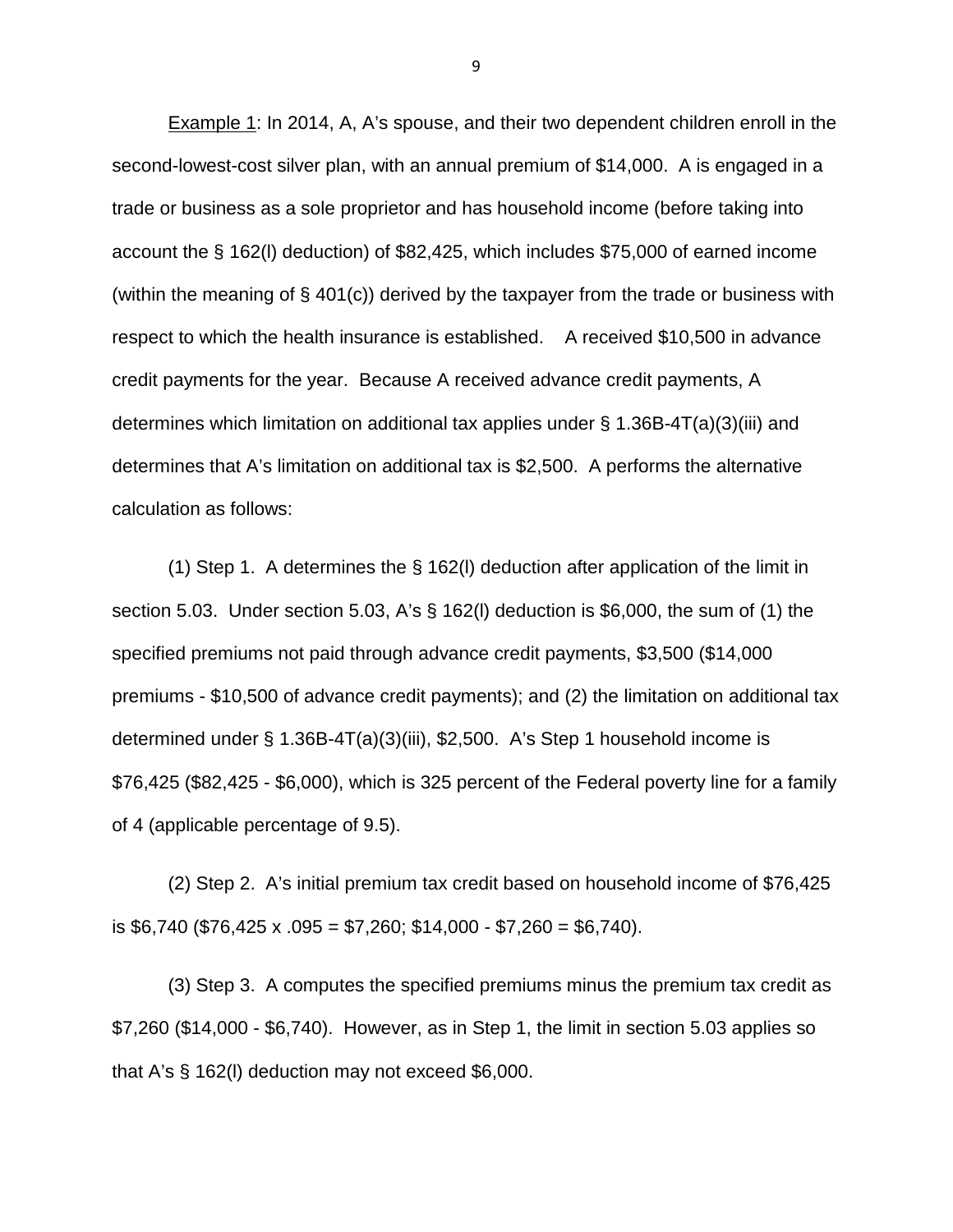(4) Step 4. A's household income based on a § 162(l) deduction of \$6,000 is \$76,425. A's premium tax credit based on household income of \$76,425 is \$6,740  $($76,425 \times .095 = $7,260; $14,000 - $7,260 = $6,740).$ 

A's allowable § 162(l) deduction is the amount determined under Step 3, \$6,000, and A's premium tax credit is the amount determined under Step 4, \$6,740.

If A chose to use the iterative calculation, the result would be the same.

Example 2: In 2014, B, B's spouse, and their two dependent children enroll in the applicable second-lowest-cost silver plan, with an annual premium of \$14,000. B is engaged in a trade or business as a sole proprietor and has household income (before taking into account the § 162(l) deduction for specified qualified health plans) of \$82,425, which includes \$75,000 of earned income (within the meaning of § 401(c)) derived by B from the trade or business with respect to which the health insurance is established. B has no advance credit payments for the taxable year. B uses the alternative calculation in section 5.02 to determine the allowable § 162(l) deduction and premium tax credit as follows:

(1) Step 1. Specified premiums are \$14,000 and B has no advance credit payments. B's Step 1 household income is \$68,425 (\$82,425 - \$14,000), which is 291 percent of the Federal poverty line for a family of 4 (applicable percentage of 9.24). B's § 162(l) deduction is not limited under section 5.03 because B has more than \$14,000 of earned income from the trade or business and B has no advance credit payments.

(2) Step 2. B's initial premium tax credit based on household income of \$68,425 is \$7,678 (\$68,425 x .0924 = \$6,322; \$14,000 - \$6,322 = \$7,678).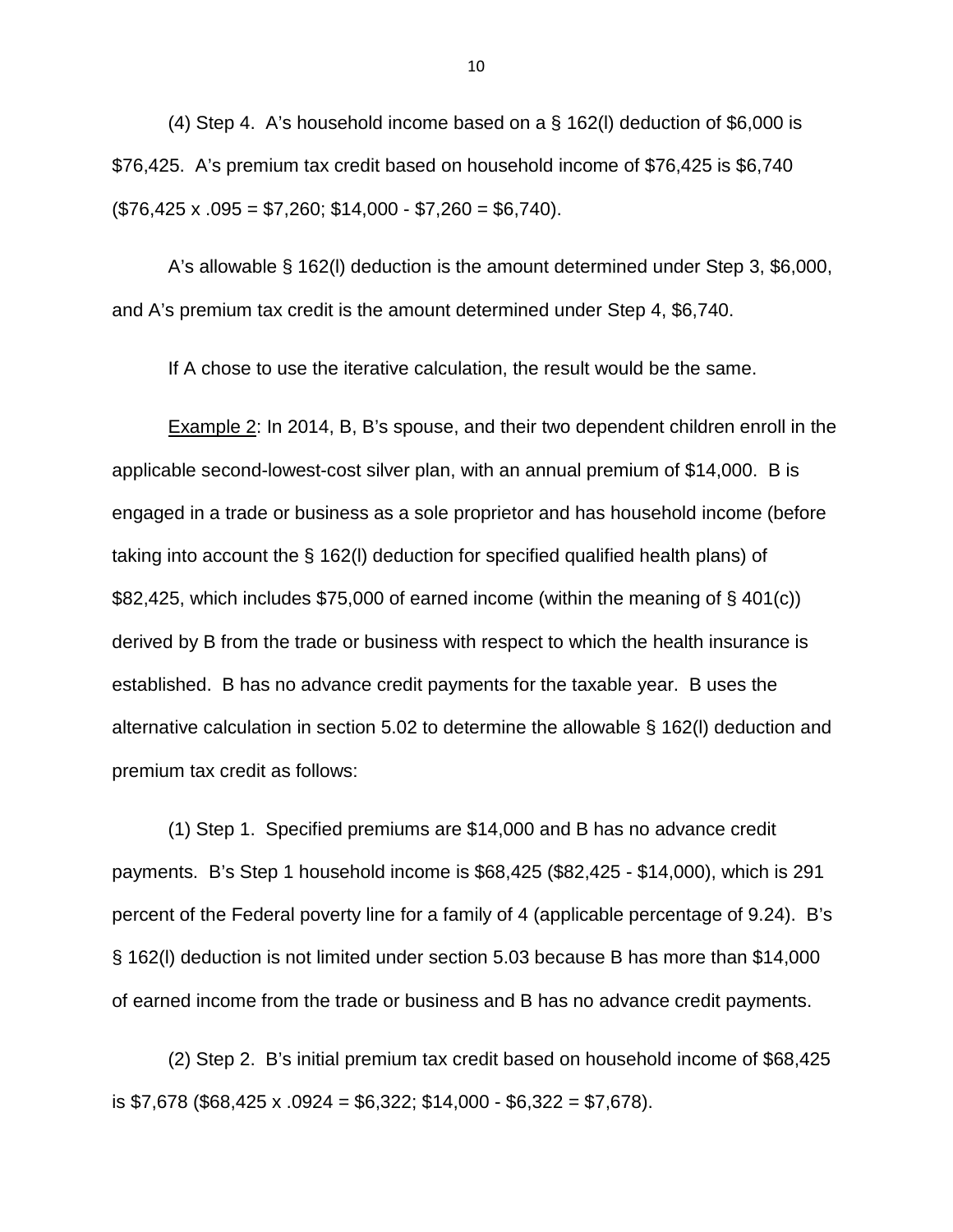(3) Step 3. B's § 162(l) deduction is \$6,322 (\$14,000-\$7,678). B's § 162(l) deduction is not limited under section 5.03 because B has more than \$6,322 of earned income from the trade or business and B has no advance credit payments.

(4) Step 4. B's household income is \$76,103 (\$82,425 - \$6,322), which is 323 percent of the Federal poverty line for B's family size (applicable percentage of 9.5). B's premium tax credit based on household income of  $$76,103$  is  $$6,770$  (\$76,103 x .095 =  $$7,230$ ;  $$14,000 - $7,230 = $6,770$ ).

B's allowable § 162(l) deduction is the amount determined under Step 3, \$6,322, and B's premium tax credit is the amount determined under Step 4, \$6,770.

If B instead uses the iterative calculation under section 5.01, B would repeat Steps 3 and 4 using premium tax credit and § 162(l) deduction amounts in the immediately preceding iteration until changes in the credit and § 162(l) deduction between iterations are less than \$1. In this case, B's allowable § 162(l) deduction would be \$7,151 and B's premium tax credit would be \$6,849.

Example 3: Same facts as Example 2, except that B also enrolls his nondependent, 26-year old daughter in individual market coverage not offered on an Exchange. This coverage has an annual premium of \$3,000. Under § 162(l)(1)(D), B is allowed a deduction for the premiums for coverage of the non-dependent 26-year old child. However, because the daughter is not a dependent, months of coverage for the daughter are not coverage months, and B may not receive a premium tax credit for B's daughter's coverage. B uses the alternative calculation in section 5.02 to determine the allowable § 162(l) deduction and premium tax credit as follows: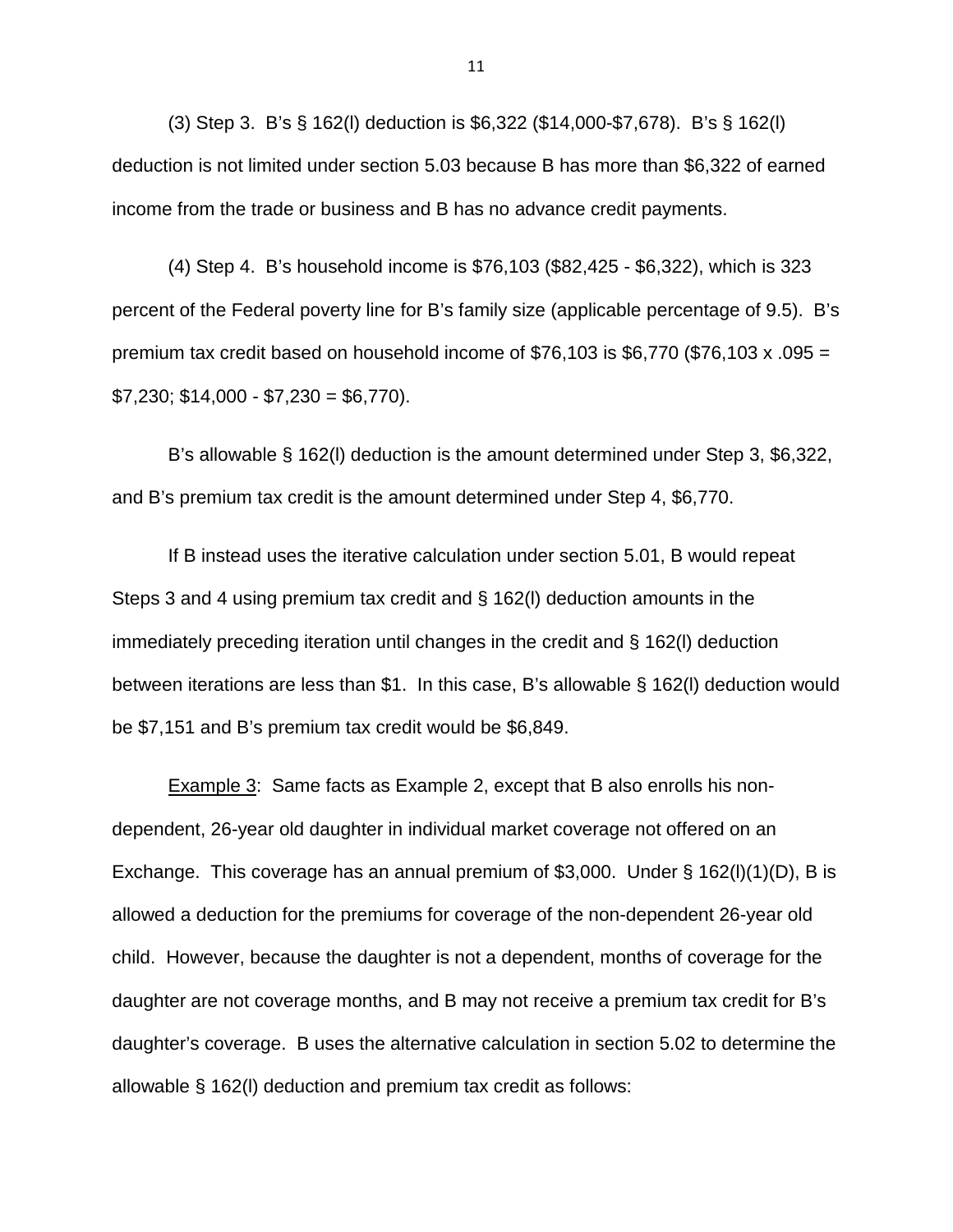(1) Because none of the months of coverage for B's non-dependent are coverage months, B should apply the rule in section 4 first. Under section 4, B reduces his household income by the § 162(l) deduction he may claim for the non-dependent-- \$3,000--before performing any calculations in section 5 of this revenue procedure. B also does not include this portion of the § 162(l) deduction in performing either the iterative or the alternative calculation. Thus, before performing Step 1 of the alternative calculation, B begins with household income of \$79,425 (\$82,425-\$3,000) and specified premiums of \$14,000 (\$17,000 - \$3,000).

(2) Step 1. Specified premiums are \$14,000 and B has no advance credit payments. B's Step 1 household income is \$65,425 (\$79,425 - \$14,000), which is 278 percent of the Federal poverty line for a family of 4 (applicable percentage of 8.86). B's § 162(l) deduction is not limited under section 5.03 because B has \$72,000 of earned income not already offset by a § 162(l) deduction (\$75,000 - \$3,000 already deducted above), which is more than \$14,000 and B has no advance credit payments.

(3) Step 2. B's initial premium tax credit based on household income of \$65,425 is \$8,203 (\$65,425 x .0886 = \$5,797; \$14,000 - \$5,797 = \$8,203).

(4) Step 3. B's § 162(l) deduction is \$5,797 (\$14,000-\$8,203). B's § 162(l) deduction is not limited under section 5.03 because B has more than \$5,797 of earned income from the trade or business and B has no advance credit payments.

(5) Step 4. B's household income is \$73,628 (\$79,425 - \$5,797), which is 313 percent of the Federal poverty line for B's family size (applicable percentage of 9.5). B's premium tax credit based on household income of  $$73,628$  is  $$7,005$  (\$73,628 x .095 =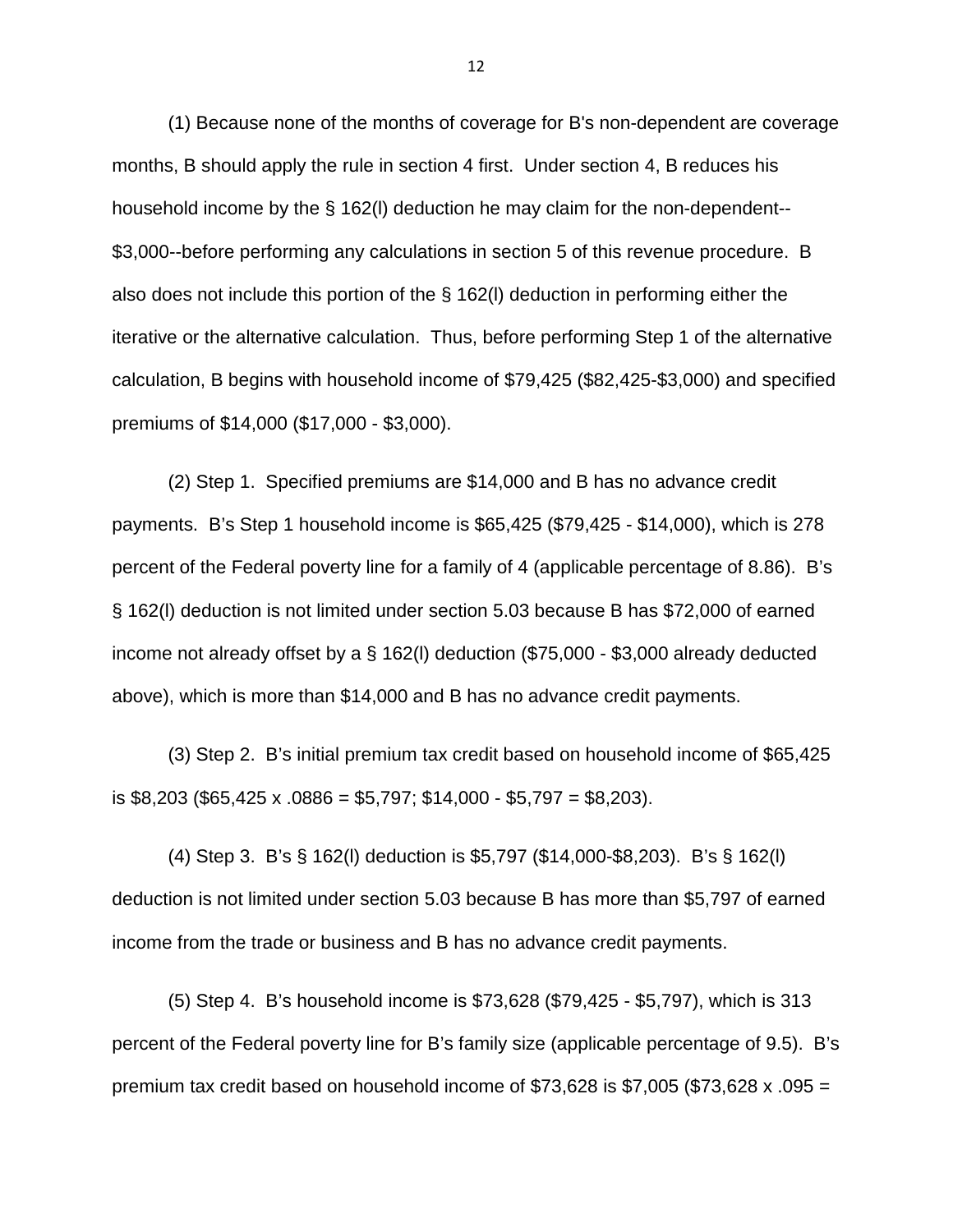$$6,995; $14,000 - $6,995 = $7,005$ ).

B's allowable § 162(l) deduction is \$5,797, and B's premium tax credit is \$7,005. B's § 162(l) deduction of \$5,797 may be claimed in addition to the \$3,000 § 162(l) deduction for the daughter's coverage, as described above.

If B chose to use the iterative calculation, B's allowable § 162(l) deduction for specified premiums would be \$6,891and B's premium tax credit would be \$7,109. B's § 162(l) deduction of \$6,891 would be allowable in addition to the \$3,000 § 162(l) deduction for the daughter's coverage, as described above.

Example 4: In 2014, C, C's spouse, and their two dependent children enroll in the applicable second-lowest-cost silver plan, with a monthly premium of \$1,000. C is engaged in a trade or business as a sole proprietor and has household income (before taking into account the § 162(l) deduction for specified qualified health plans) of \$82,425, which includes \$18,000 of earned income (within the meaning of § 401(c)) derived by the taxpayer from the trade or business with respect to which the health insurance is established. C has no advance credit payments for the taxable year. C only operates a business from September to December. Because C is a taxpayer described in section 3 and has a premium assistance amount for one or more coverage months for premiums that are not specified premiums, section 6 applies to C. C uses the alternative calculation in section 5.02 to determine the allowable § 162(l) deduction and premium tax credit as follows:

(1) Step 1. Specified premiums are \$4,000 (4 x \$1,000) and C has no advance credit payments. C's Step 1 household income is \$78,425 (\$82,425 - \$4,000), which is 333 percent of the Federal poverty line for a family of 4 (applicable percentage of 9.5).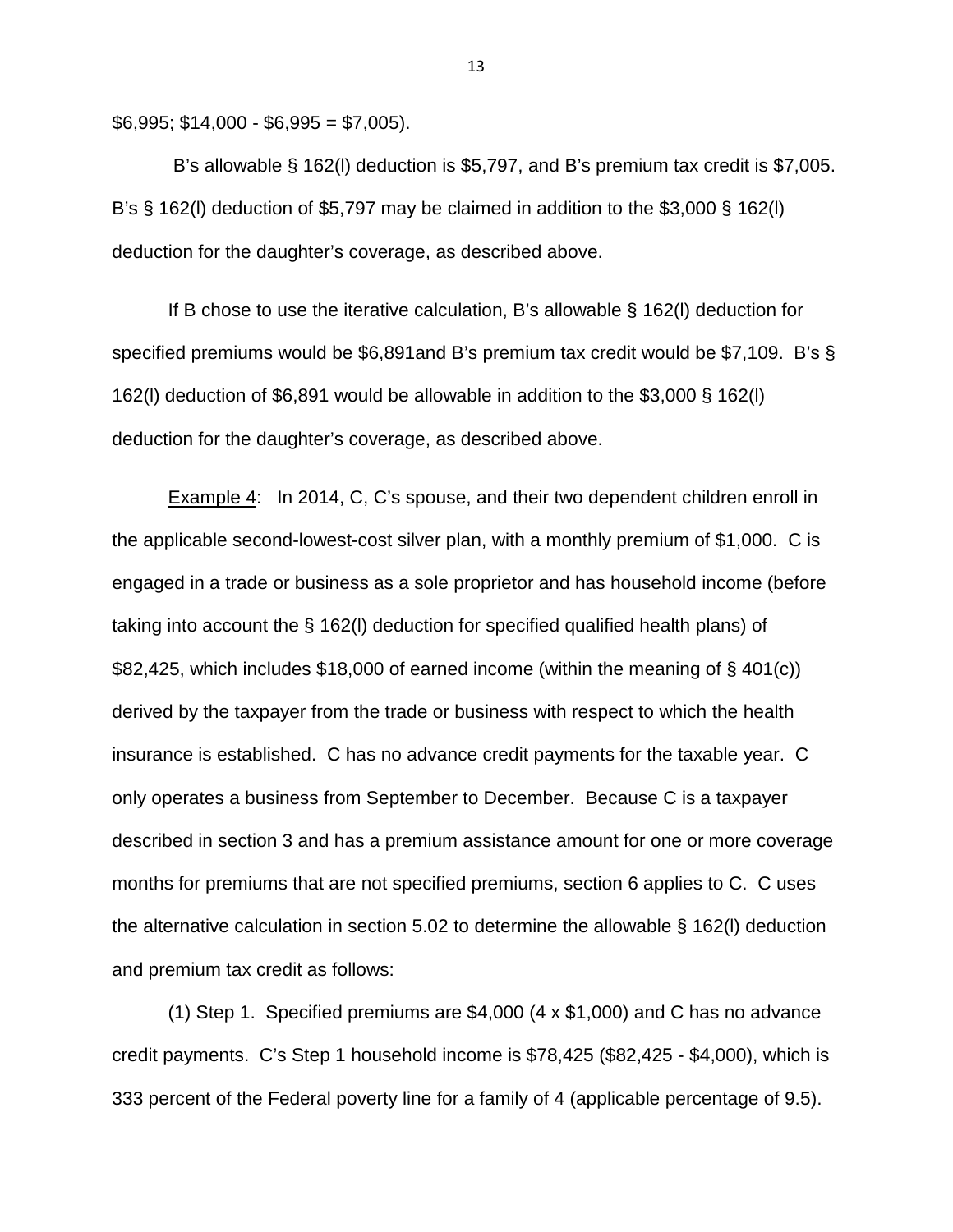C's § 162(l) deduction is not limited under section 5.03 because C has more than \$4,000 of earned income from the trade or business and does not have advance credit payments.

(2) Step 2. C's initial premium tax credit based on household income of \$78,425 is \$4,550 (\$78,425 x .095 = \$7,450; \$12,000 - \$7,450 = \$4,550).

(3) Step 3. Under section 6, C completes Step 3 using "premium tax credit determined in Step 2 but only with respect to months in which specified premiums were paid." C's Step 2 premium tax credit with respect to months for which specified premiums were paid is \$1,517 (\$4,550 x  $4/12 = $1,517$ ). Thus, C's § 162(I) deduction is \$2,483 (\$4,000 - \$1,517). C's § 162(I) deduction is not limited because C has more than \$2,483 of earned income from the trade or business and has no advance credit payments.

(4) Step 4. C's household income is \$79,942 (\$82,425 - \$2,483), which is 339 percent of the Federal poverty line for C's family size (applicable percentage of 9.5). C's premium tax credit based on household income of \$79,942 is \$4,406 (\$79,942 x  $.095 = $7,594; $12,000 - $7,594 = $4,406$ .

C's allowable § 162(l) deduction for specified premiums is the amount determined under Step 3, \$2,483, and C's premium tax credit is the amount determined under Step 4, \$4,406.

If C chose to use the iterative calculation, C's allowable § 162(l) deduction for specified premiums would be \$2,530 and C's premium tax credit would be \$4,410.